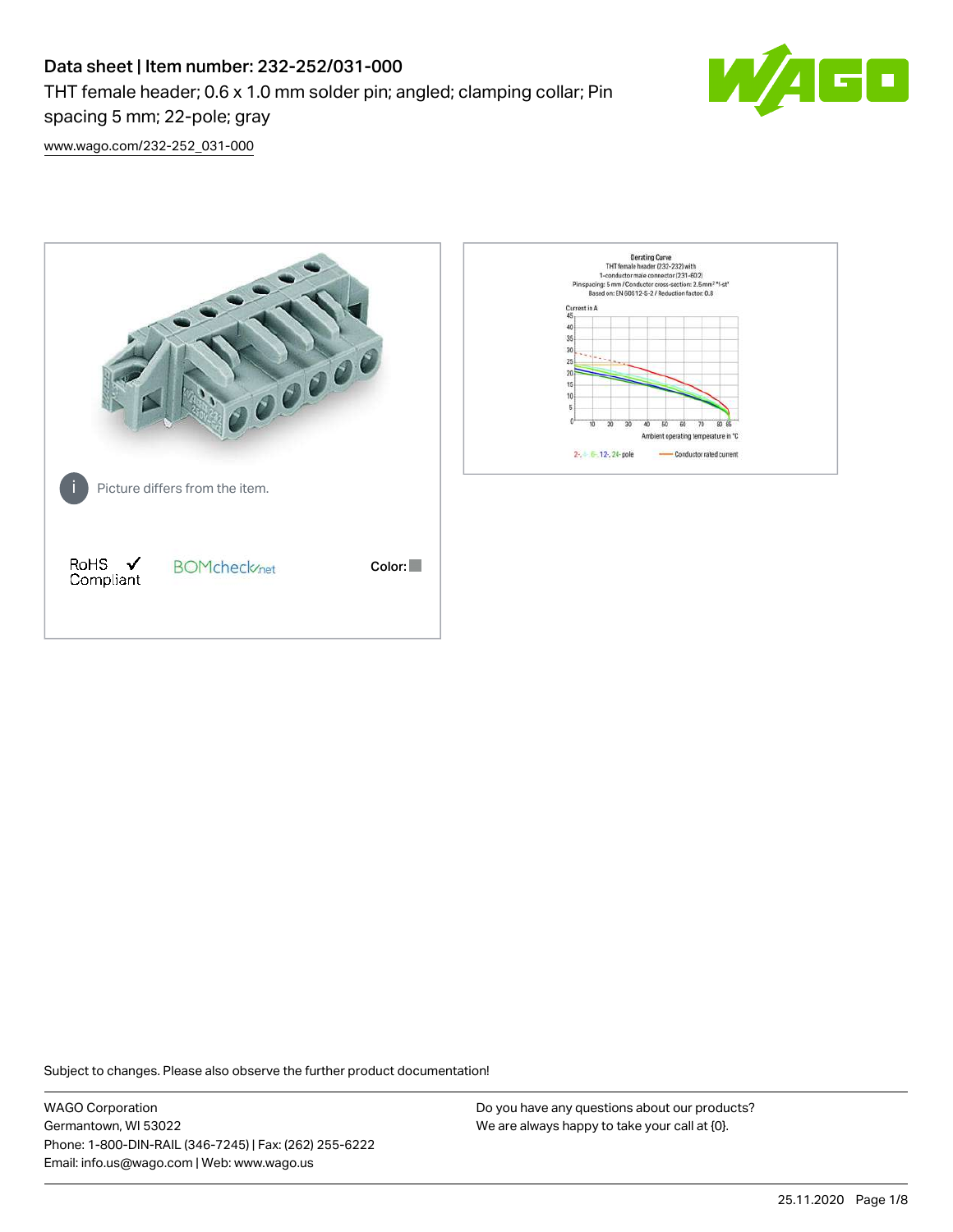



## Item description

- $\blacksquare$ Horizontal or vertical PCB mounting via straight or angled solder pins
- П For board-to-board and board-to-wire connections
- $\blacksquare$ Touch-proof PCB outputs
- $\blacksquare$ Easy-to-identify PCB inputs and outputs
- $\blacksquare$ With coding fingers

#### Safety information 1:

The MCS - MULTI CONNECTION SYSTEM includes connectors without breaking capacity in accordance with DIN EN 61984. When used as intended, these connectors must not be connected/disconnected when live or under load. The circuit design should ensure header pins, which can be touched, are not live when unmated.

## Data Electrical data

Subject to changes. Please also observe the further product documentation!

WAGO Corporation Germantown, WI 53022 Phone: 1-800-DIN-RAIL (346-7245) | Fax: (262) 255-6222 Email: info.us@wago.com | Web: www.wago.us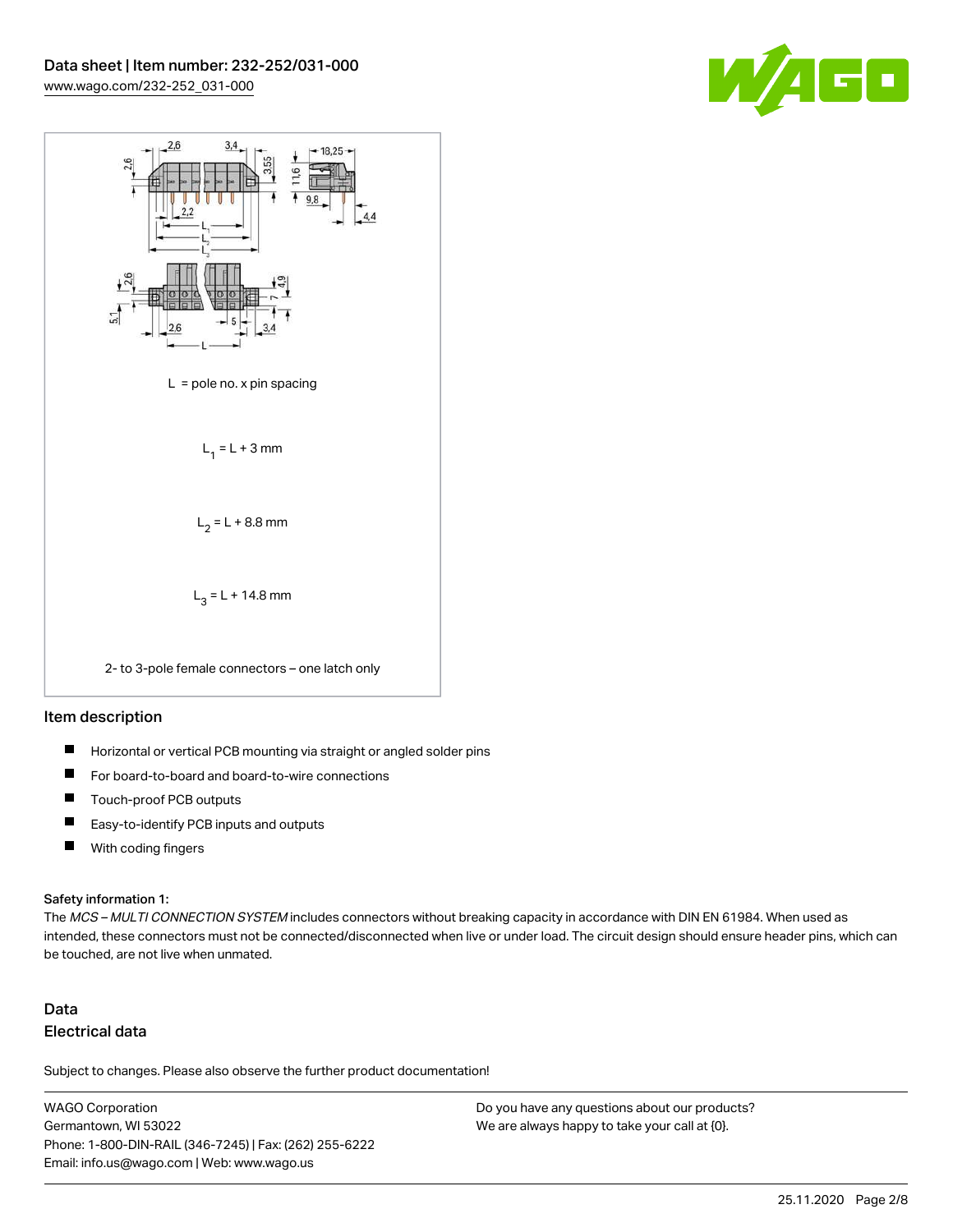

## Ratings per IEC/EN 60664-1

| Ratings per                 | IEC/EN 60664-1                                                        |  |
|-----------------------------|-----------------------------------------------------------------------|--|
| Rated voltage (III / 3)     | 320 V                                                                 |  |
| Rated surge voltage (III/3) | 4 <sub>k</sub> V                                                      |  |
| Rated voltage (III/2)       | 320 V                                                                 |  |
| Rated surge voltage (III/2) | 4 <sub>k</sub> V                                                      |  |
| Nominal voltage (II/2)      | 630 V                                                                 |  |
| Rated surge voltage (II/2)  | 4 <sub>k</sub> V                                                      |  |
| Rated current               | 12A                                                                   |  |
| Legend (ratings)            | $(III / 2)$ $\triangle$ Overvoltage category III / Pollution degree 2 |  |

#### Ratings per UL 1059

| Approvals per                  | UL 1059 |
|--------------------------------|---------|
| Rated voltage UL (Use Group B) | 300 V   |
| Rated current UL (Use Group B) | 15 A    |
| Rated voltage UL (Use Group D) | 300 V   |
| Rated current UL (Use Group D) | 10 A    |

## Ratings per UL 1977

| Rated voltage UL 1977 | 600 <sup>V</sup><br>. |
|-----------------------|-----------------------|
| Rated current UL 1977 |                       |

## Ratings per CSA

| Approvals per                   | CSA   |
|---------------------------------|-------|
| Rated voltage CSA (Use Group B) | 300 V |
| Rated current CSA (Use Group B) | 15 A  |
| Rated voltage CSA (Use Group D) | 300 V |
| Rated current CSA (Use Group D) | 10 A  |

## Connection data

| Pole No.                   | 22 |
|----------------------------|----|
| Total number of potentials |    |
| Number of connection types |    |
| Number of levels           |    |

.<br>Subject to changes. Please also observe the further product documentation!

WAGO Corporation Germantown, WI 53022 Phone: 1-800-DIN-RAIL (346-7245) | Fax: (262) 255-6222 Email: info.us@wago.com | Web: www.wago.us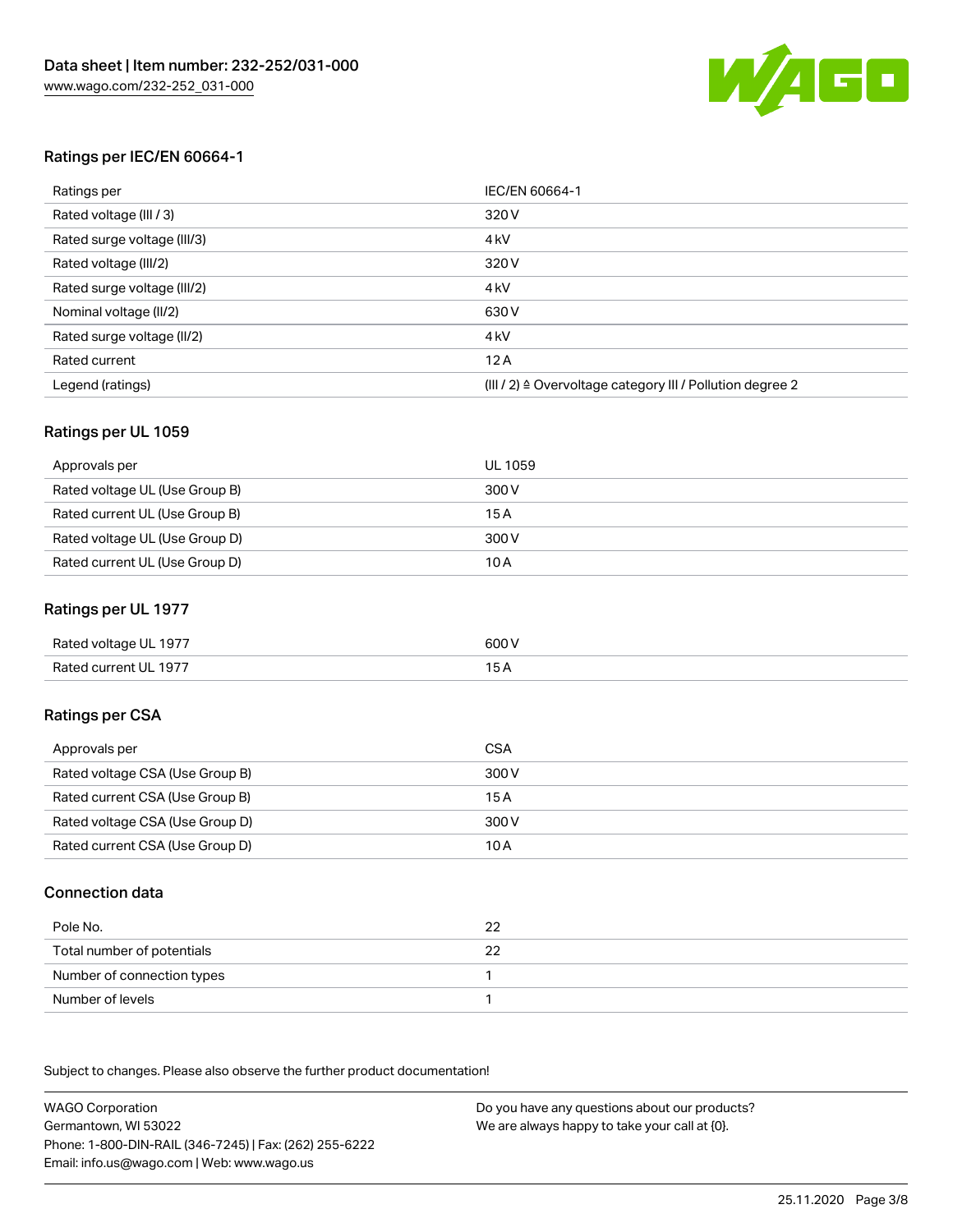

## Physical data

| Pin spacing                          | 5 mm / 0.197 inch     |
|--------------------------------------|-----------------------|
| Width                                | 124.8 mm / 4.913 inch |
| Height                               | 16.6 mm / 0.654 inch  |
| Height from the surface              | 11.6 mm / 0.457 inch  |
| Depth                                | 18.25 mm / 0.719 inch |
| Solder pin length                    | $5 \,\mathrm{mm}$     |
| Solder pin dimensions                | $0.6 \times 1$ mm     |
| Drilled hole diameter with tolerance | $1.3$ $(+0.1)$ mm     |

## Mechanical data

| Mounting type | Mounting flange       |
|---------------|-----------------------|
| Mounting type | Feed-through mounting |
|               | Panel mounting        |

## Plug-in connection

| Contact type (pluggable connector) | Female connector/socket |
|------------------------------------|-------------------------|
| Connector (connection type)        | for PCB                 |
| Mismating protection               | No                      |
| Mating direction to the PCB        |                         |

## PCB contact

| PCB contact                         | THT                                        |
|-------------------------------------|--------------------------------------------|
| Solder pin arrangement              | over the entire female connector (in-line) |
| Number of solder pins per potential |                                            |

## Material Data

| Color                       | gray              |
|-----------------------------|-------------------|
| Material group              |                   |
| Insulation material         | Polyamide (PA66)  |
| Flammability class per UL94 | V <sub>0</sub>    |
| Contact material            | Copper alloy      |
| Contact plating             | tin-plated        |
| Weight                      | 20.9 <sub>g</sub> |

Subject to changes. Please also observe the further product documentation!

| WAGO Corporation                                       | Do you have any questions about our products? |
|--------------------------------------------------------|-----------------------------------------------|
| Germantown. WI 53022                                   | We are always happy to take your call at {0}. |
| Phone: 1-800-DIN-RAIL (346-7245)   Fax: (262) 255-6222 |                                               |
| Email: info.us@wago.com   Web: www.wago.us             |                                               |
|                                                        |                                               |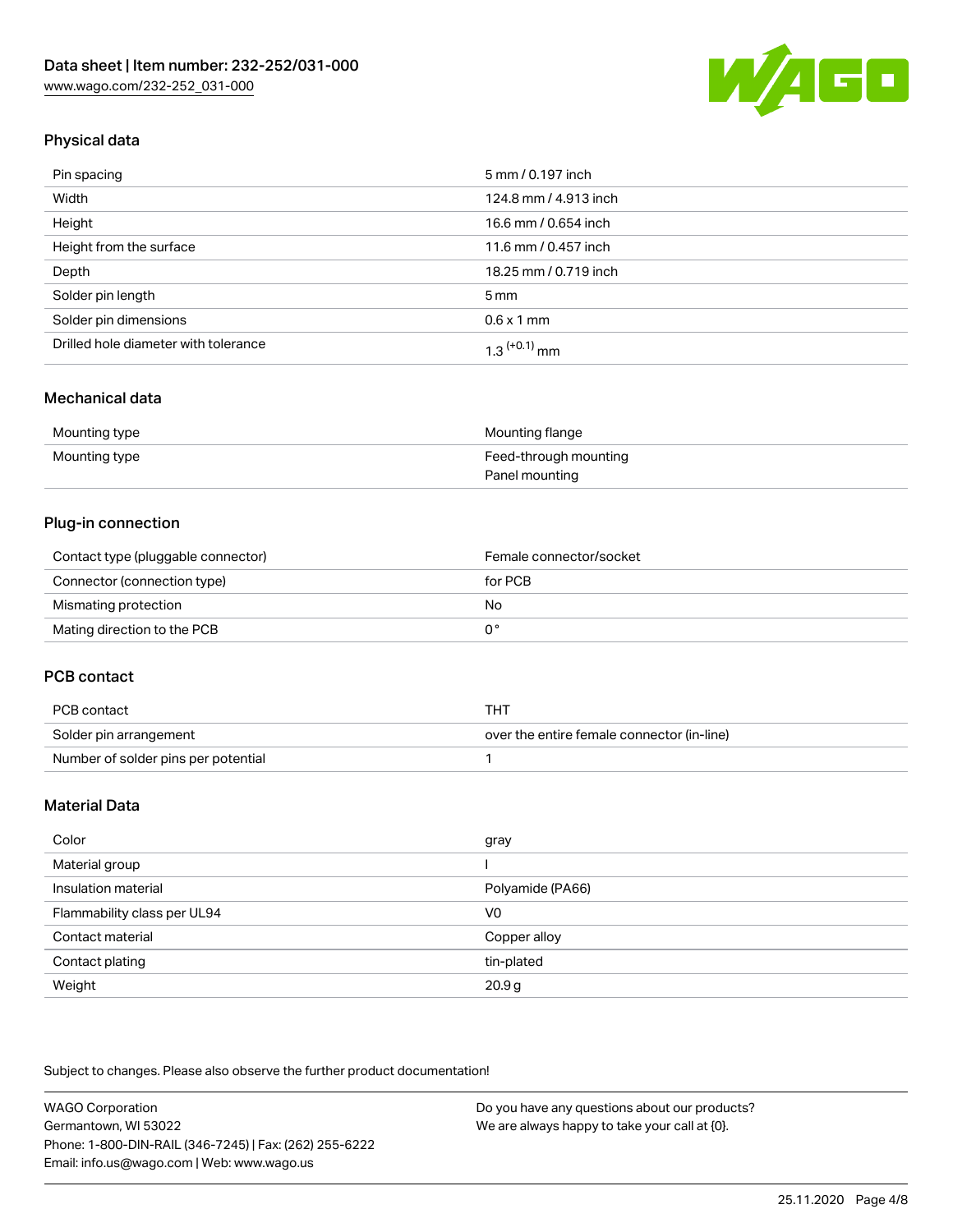

#### Environmental Requirements

| Limit temperature range | $-60+85 °C$ |  |
|-------------------------|-------------|--|
|                         |             |  |

## Commercial data

| Packaging type        | BOX           |
|-----------------------|---------------|
| Country of origin     | DE            |
| <b>GTIN</b>           | 4055143577366 |
| Customs tariff number | 85366990990   |

#### Approvals / Certificates

#### Ship Approvals

| Logo                             | Approval                                                | <b>Additional Approval Text</b> | Certificate<br>name                 |
|----------------------------------|---------------------------------------------------------|---------------------------------|-------------------------------------|
| ABS                              | <b>ABS</b><br>American Bureau of Shipping               | ۰                               | $19 -$<br>HG15869876-<br><b>PDA</b> |
| <b>BUNEAU</b>                    | BV<br>Bureau Veritas S.A.                               | IEC 60998                       | 11915/D0 BV                         |
| <b>DNV-GL</b><br><b>MARITIME</b> | <b>DNV GL</b><br>Det Norske Veritas, Germanischer Lloyd | $\overline{\phantom{0}}$        | TAE 000016Z                         |

#### UL-Approvals

|      |                               |                                 | Certificate |
|------|-------------------------------|---------------------------------|-------------|
| Logo | Approval                      | <b>Additional Approval Text</b> | name        |
|      | UR                            | <b>UL 1977</b>                  | E45171      |
| Б    | UL International Germany GmbH |                                 |             |

#### Counterpart



Item no.231-622 1-conductor male connector; 2.5 mm²; Pin spacing 5 mm; 22-pole; 2,50 mm²; gray [www.wago.com/231-622](https://www.wago.com/231-622)

Subject to changes. Please also observe the further product documentation!

WAGO Corporation Germantown, WI 53022 Phone: 1-800-DIN-RAIL (346-7245) | Fax: (262) 255-6222 Email: info.us@wago.com | Web: www.wago.us Do you have any questions about our products? We are always happy to take your call at {0}.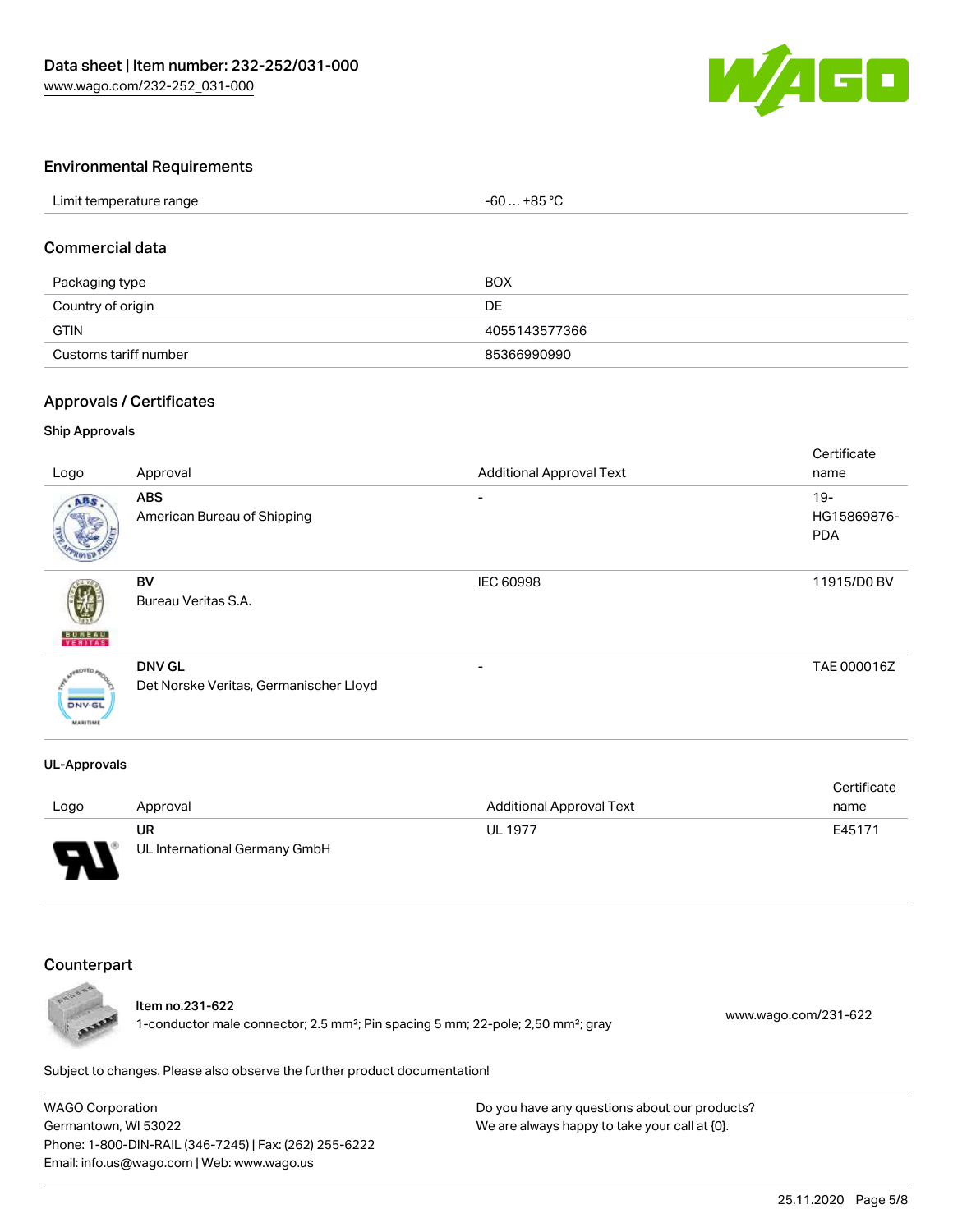

## Compatible products

| assembling |  |
|------------|--|
|            |  |

|       | Item no.: 231-194<br>Self-tapping screw; B 2.2x13, fixing hole 1.8 mm Ø                                                    | www.wago.com/231-194 |
|-------|----------------------------------------------------------------------------------------------------------------------------|----------------------|
|       | Item no.: 231-195<br>Screw with nut; M2x12; for fixing element                                                             | www.wago.com/231-195 |
|       | Item no.: 231-295<br>Screw with nut                                                                                        | www.wago.com/231-295 |
| check |                                                                                                                            |                      |
|       | Item no.: 210-136<br>Test plug; 2 mm $\varnothing$ ; with 500 mm cable                                                     | www.wago.com/210-136 |
|       | Item no.: 210-137<br>Test plug; 2.3 mm $\emptyset$ ; with 500 mm cable                                                     | www.wago.com/210-137 |
|       | Item no.: 231-661<br>Test plugs for female connectors; for 5 mm and 5.08 mm pin spacing; 2,50 mm <sup>2</sup> ; light gray | www.wago.com/231-661 |

## Downloads Documentation

## Additional Information

| Additional Information                                                                                                                                                 |             |               |          |
|------------------------------------------------------------------------------------------------------------------------------------------------------------------------|-------------|---------------|----------|
| Technical explanations                                                                                                                                                 | Apr 3, 2019 | pdf<br>3.6 MB | Download |
|                                                                                                                                                                        |             |               |          |
| <b>CAD files</b>                                                                                                                                                       |             |               |          |
| CAD data                                                                                                                                                               |             |               |          |
| 2D/3D Models 232-252/031-000                                                                                                                                           |             | URL           | Download |
| <b>PCB Design</b>                                                                                                                                                      |             |               |          |
| Symbol and Footprint 232-252/031-000                                                                                                                                   |             | <b>URL</b>    | Download |
| CAx data for your PCB design, consisting of "schematic symbols and PCB footprints",<br>allow easy integration of the WAGO component into your development environment. |             |               |          |
| <b>Supported formats:</b>                                                                                                                                              |             |               |          |
| ш<br>Accel EDA 14 & 15                                                                                                                                                 |             |               |          |
| ш<br>Altium 6 to current version                                                                                                                                       |             |               |          |
| ш<br>Cadence Allegro                                                                                                                                                   |             |               |          |

Subject to changes. Please also observe the further product documentation!

WAGO Corporation Germantown, WI 53022 Phone: 1-800-DIN-RAIL (346-7245) | Fax: (262) 255-6222 Email: info.us@wago.com | Web: www.wago.us Do you have any questions about our products? We are always happy to take your call at {0}.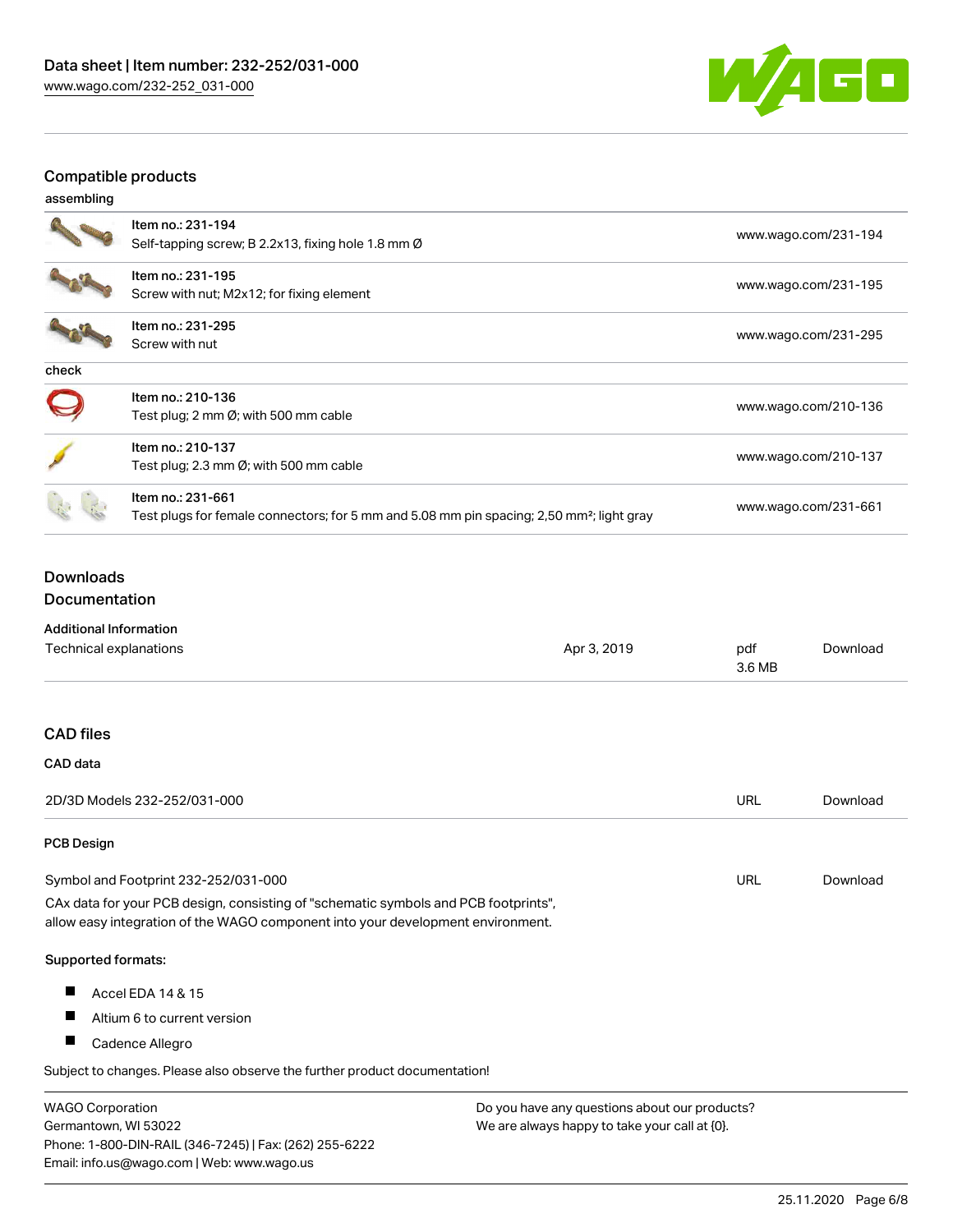

- $\blacksquare$ DesignSpark
- П Eagle Libraries
- П KiCad
- $\blacksquare$ Mentor Graphics BoardStation
- $\blacksquare$ Mentor Graphics Design Architect
- П Mentor Graphics Design Expedition 99 and 2000
- $\blacksquare$ OrCAD 9.X PCB and Capture
- $\blacksquare$ PADS PowerPCB 3, 3.5, 4.X, and 5.X
- $\blacksquare$ PADS PowerPCB and PowerLogic 3.0
- $\blacksquare$ PCAD 2000, 2001, 2002, 2004, and 2006
- П Pulsonix 8.5 or newer
- $\blacksquare$ **STL**
- $\blacksquare$ 3D STEP
- П TARGET 3001!
- $\blacksquare$ View Logic ViewDraw
- $\blacksquare$ Quadcept
- П Zuken CadStar 3 and 4
- П Zuken CR-5000 and CR-8000

PCB Component Libraries (EDA), PCB CAD Library Ultra Librarian

#### CAE data

ZUKEN Portal 232-252/031-000 URL [Download](https://www.wago.com/us/d/Zuken_URLS_232-252_031-000)

## Installation Notes

Application

Subject to changes. Please also observe the further product documentation!

WAGO Corporation Germantown, WI 53022 Phone: 1-800-DIN-RAIL (346-7245) | Fax: (262) 255-6222 Email: info.us@wago.com | Web: www.wago.us